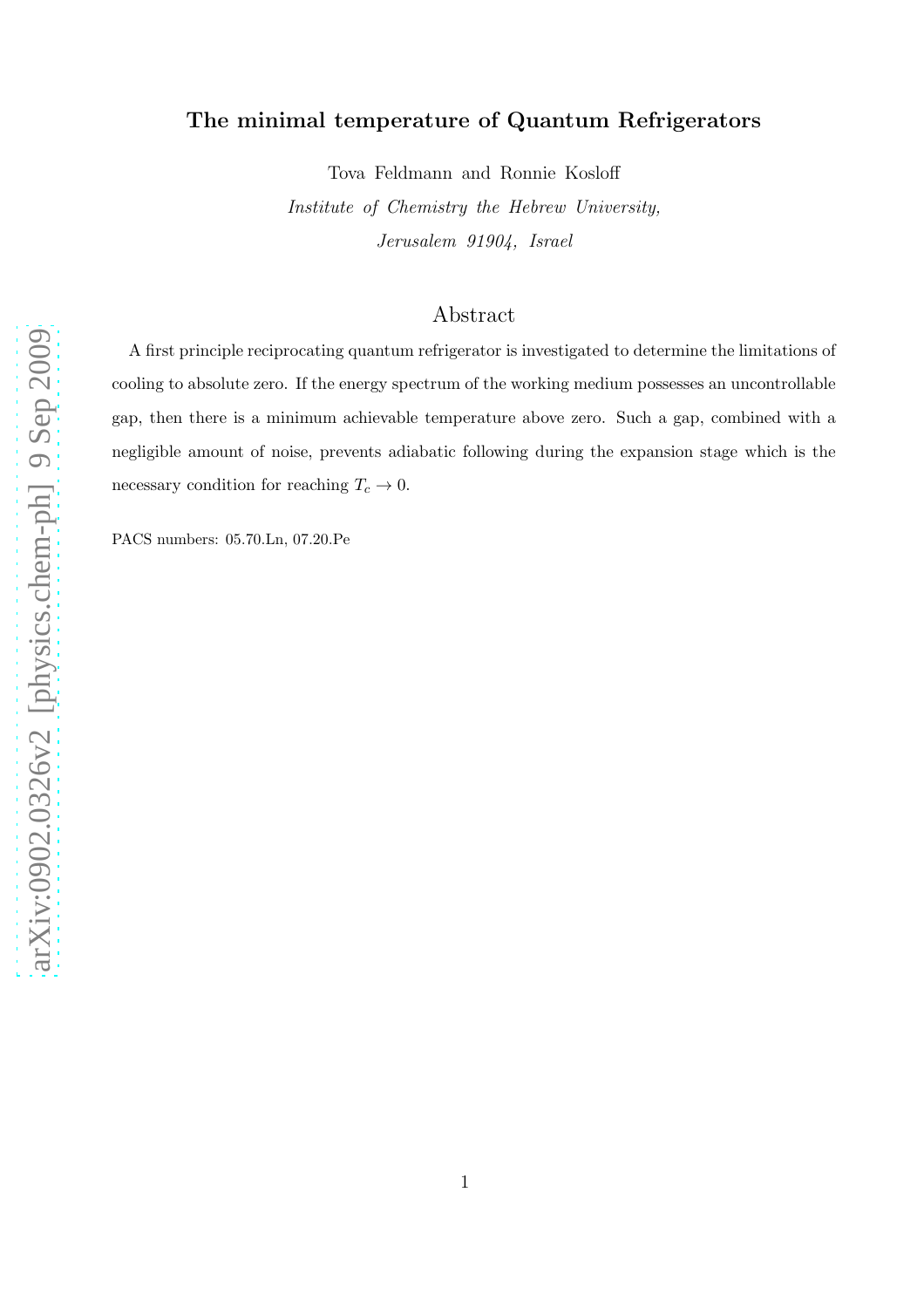Reciprocating refrigerators operate by a working medium shuttling heat from the cold to the hot reservoir. This requires external control of the temperature of the working medium. Upon contact with the cold side the working medium temperature has to become lower than  $T_c$ -the cold bath temperature. At very low temperatures a quantum description of the working medium is required where the control of temperature is governed by manipulating the energy levels of the system.

A generic working medium possesses a Hamiltonian that is only partially controlled externally:

<span id="page-1-0"></span>
$$
\hat{\mathbf{H}} = \hat{\mathbf{H}}_{int} + \hat{\mathbf{H}}_{ext}(\omega) \tag{1}
$$

where  $\omega = \omega(t)$  is the time dependent external control field. Typically,  $[\hat{H}_{int}, \hat{H}_{ext}] \neq 0$ . therefore,  $[\hat{H}(t), \hat{H}(t')] \neq 0$  as a result a state diagonal in the temporary energy eigenstates cannot follow adiabatically. This fact, which is the source of quantum friction, has a profound effect on the performance of the heat pump [\[1,](#page-10-0) [2\]](#page-10-1). Almost perfect adiabaticity is the key to low temperature refrigeration. Typically, the internal interaction leads to an uncontrollable finite gap  $\hbar J$  in the energy level spectrum between the ground and first excited state. We will show that this gap combined with unavoidable quantum friction leads to a finite minimal temperature. An exception is a controllable energy gap which can be reduced to zero following the approach of the cold bath temperature  $T_c$  to zero. This case has been studied separately and leads to a vanishing rate of cooling when the absolute zero is approached [\[3\]](#page-10-2).

The Cycle of Operation, the Quantum Heat Pump. The working medium in the present study is composed of an interacting spin system. Eq. [\(1\)](#page-1-0) is modeled by the  $SU(2)$  algebra of operators. We can realize the model by a system of two coupled spins  $\hat{\mathbf{H}}_{int}$  =  $\frac{1}{2}$  $\frac{1}{2}\hbar J\left(\bm{\hat{\sigma}}_{x}^{1} \otimes \bm{\hat{\sigma}}_{x}^{2}-\bm{\hat{\sigma}}_{y}^{1} \otimes \bm{\hat{\sigma}}_{y}^{2}\right)$  $(\frac{2}{y})$  =  $\hbar J \hat{\mathbf{B}}_2$  where  $\hat{\boldsymbol{\sigma}}$  represents the spin-Pauli operators, and J scales the strength of the inter particle interaction. For  $J \to 0$ , the system approaches a working medium with noninteracting atoms [\[4](#page-10-3)]. The external Hamiltonian represents interaction of spins with an external magnetic field:  $\hat{\mathbf{H}}_{ext} = \frac{1}{2}$  $\frac{1}{2}\hbar\omega(t)\left(\pmb{\hat{\sigma}}_{z}^{1}\otimes\pmb{\hat{\mathbf{I}}}^{2}+\pmb{\hat{\mathbf{I}}}^{1}\otimes\pmb{\sigma}_{z}^{2}\right) \quad \equiv \quad \omega(t)\hat{\mathbf{B}}_{1}.$  The  $\mathbf{SU}(2)$  is closed with  $\mathbf{\hat{B}}_3 = \frac{1}{2}$  $\frac{1}{2}\left(\boldsymbol{\hat{\sigma}}_{y}^{1}\otimes\boldsymbol{\hat{\sigma}}_{x}^{2}+\boldsymbol{\hat{\sigma}}_{x}^{1}\otimes\boldsymbol{\hat{\sigma}}_{y}^{2}\right)$  $\hat{\mathbf{B}}_y$  ) and  $[\mathbf{\hat{B}}_1, \mathbf{\hat{B}}_2] \equiv 2i\mathbf{\hat{B}}_3$ .

The total Hamiltonian then becomes:

<span id="page-1-1"></span>
$$
\hat{\mathbf{H}} = \hbar \left( \omega(t) \hat{\mathbf{B}}_1 + \mathbf{J} \hat{\mathbf{B}}_2 \right) \quad . \tag{2}
$$

The temporary energy levels, the eigenvalues of  $\hat{H}$  are  $\epsilon_1 = -\hbar\Omega$ ,  $\epsilon_{2/3} = 0$ ,  $\epsilon_4 = \hbar\Omega$  where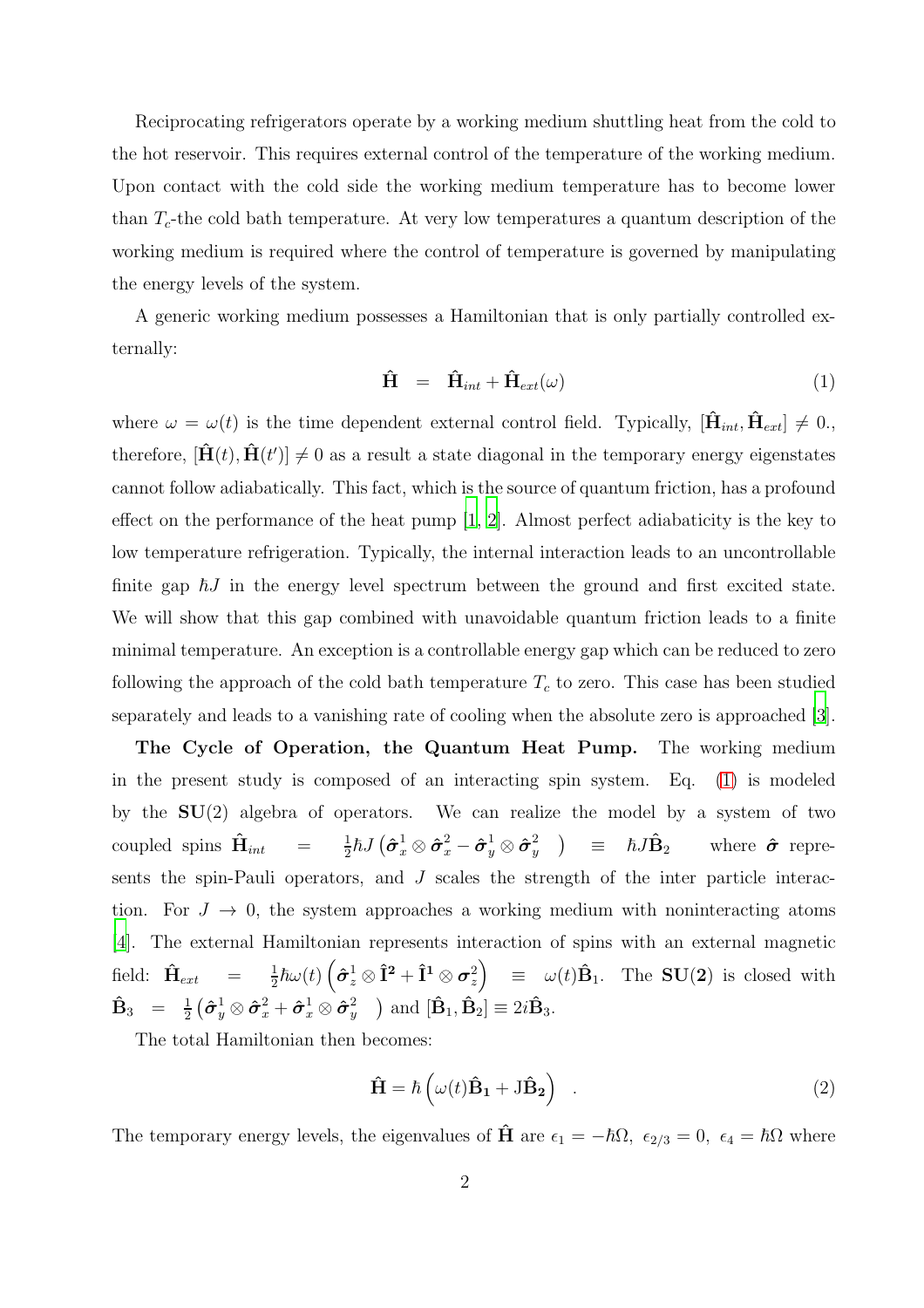$\Omega = \sqrt{\omega^2 + J^2}$ . For  $J \neq 0$  there is a zero field splitting. Eq. [\(2\)](#page-1-1) contains the essential features of the Hamiltonian of magnetic materials [\[5](#page-10-4)].

The dynamics of the quantum thermodynamical observables are described by completely positive maps within the formulation of quantum open systems [\[6](#page-10-5), [7](#page-10-6), [8\]](#page-10-7) . The dynamics is generated by the Liouville superoperator,  $\mathcal{L}$ , studied in the Heisenberg picture,

$$
\frac{d\hat{\mathbf{A}}}{dt} = \frac{i}{\hbar}[\hat{\mathbf{H}}, \hat{\mathbf{A}}] + \mathcal{L}_D(\hat{\mathbf{A}}) + \frac{\partial \hat{\mathbf{A}}}{\partial t} . \tag{3}
$$

where  $\mathcal{L}_D$  is a generator of a completely positive Liouville super operator.

The cycle studied is composed of two segments where the working medium is in contact with the cold/hot baths and the external control field  $\omega$  is constant, termed *isochores*. In addition, there are two segments termed *adiabats* where the external field  $\omega(t)$  varies and with it the energy level structure of the working medium. This cycle is a quantum analogue of the Otto cycle [\[9](#page-10-8)]. Each segment is characterized by a quantum propagator  $\mathcal{U}_s$ . The propagator maps the initial state of the working medium to the final state on the relevant segment. The four strokes of the cycle (see Fig. [1](#page-3-0) ) are:

- Isochore (isomagnetic)  $A \to B$ : the field is maintained constant  $\omega = \omega_h$  the working medium is in contact with the hot bath of temperature  $T_h$ .  $\mathcal{L}_D$  leads to equilibrium with heat conductance  $\Gamma_h$ , for a period of  $\tau_h$ . The segment dynamics is described by the propagator  $\mathcal{U}_h$ .
- Expansion adiabat (dimagnetization)  $B \to C$ : The field changes from  $\omega_h$  to  $\omega_c$  in a time period of  $\tau_{hc}$ .  $\mathcal{L}_D = \mathcal{L}_N$  represents external noise in the controls. The propagator becomes  $\mathcal{U}_{hc}$  which is the main subject of study.
- Isochore (isomagnetic)  $C \to D$ : the field is maintained constant  $\omega = \omega_c$  the working medium is in contact with the cold bath of temperature  $T_c$ .  $\mathcal{L}_D$  leads to equilibrium with heat conductance  $\Gamma_c$ , for a period of  $\tau_c$ . The segment dynamics is described by the propagator  $\mathcal{U}_c$ .
- Compression adiabat (magnetization)  $D \to A$ : The field changes from  $\omega_c$  to  $\omega_h$  in a time period of  $\tau_{ch}$ ,  $\mathcal{L}_D = \mathcal{L}_N$  represents external noise in the controls. The propagator becomes  $\mathcal{U}_{ch}$ .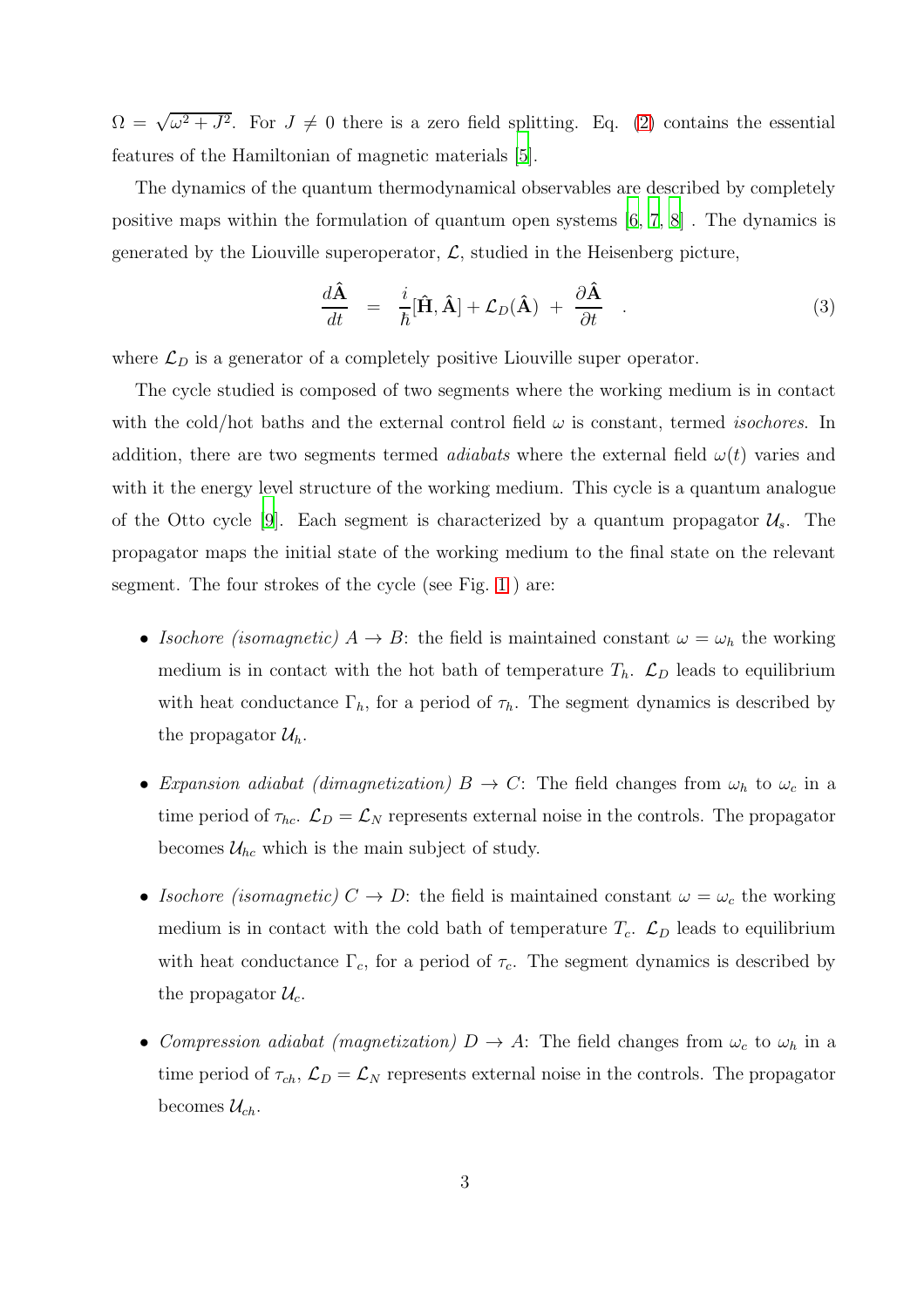The product of the four propagators,  $\mathcal{U}_s$  is the cycle propagator:

$$
\mathcal{U}_{cyc} = \mathcal{U}_{ch} \mathcal{U}_c \mathcal{U}_{hc} \mathcal{U}_h \tag{4}
$$

Eventually, independent of initial condition, after a few cycles, the working medium will reach a limit cycle characterized as an invariant eigenvector of  $\mathcal{U}_{cyc}$  with eigenvalue  $\mathbf{1}(\text{one})$ [\[2](#page-10-1)]. The characteristics of the refrigerator are therefore extracted from the limit cycle.



<span id="page-3-0"></span>FIG. 1: Refrigerator cycle in the frequency entropy plane. The von Neumann entropy  $S_{vn}$  =  $-tr{\{\hat{\rho}\log\hat{\rho}\}}$  (ABCD rectangle) as well as the energy entropy  $\mathcal{S}_E = -\sum p_i \log p_i$  are shown  $(p_i$  is the population of energy level  $i$ ). The hot and cold isotherms are indicated. Both the expansion adiabat and the compression adiabats revolve exactly three periods.

The dynamics of the expansion adiabat . The key to low temperatures is the expansion adiabat. In magnetic salt based refrigerators this segment is termed the adiabatic demagnetization stage [\[5](#page-10-4), [10](#page-10-9), [11\]](#page-10-10). A necessary condition for cooling is that the energy of the working medium at contact point  $\bf{C}$  is lower than the equilibrium energy at temperature  $T_c$ . What are the starting conditions at the beginning of the expansion segment point B? Considering that the efficiency is limited by the Carnot cycle  $\eta_{otto} \leq \eta_{carnot}$  leads to the condition  $\Omega_c$  $\frac{\Omega_c}{\Omega_h} \leq \frac{T_c}{T_h}$  $\frac{T_c}{T_h}$ . Now  $\Omega_c \geq J$  and  $\Omega_h \geq \omega_h$  therefore using  $\Omega_c(min) = J$ :

$$
T_c \ge J \frac{T_h}{\Omega_h} \quad . \tag{5}
$$

This condition relates the hot end frequency  $\omega_h$  to the temperature  $T_c$  [\[5](#page-10-4)]. To force  $T_c$  to zero  $\omega_h \to \infty$  and with it  $\Omega_h$ . Under these conditions at equilibrium all population is in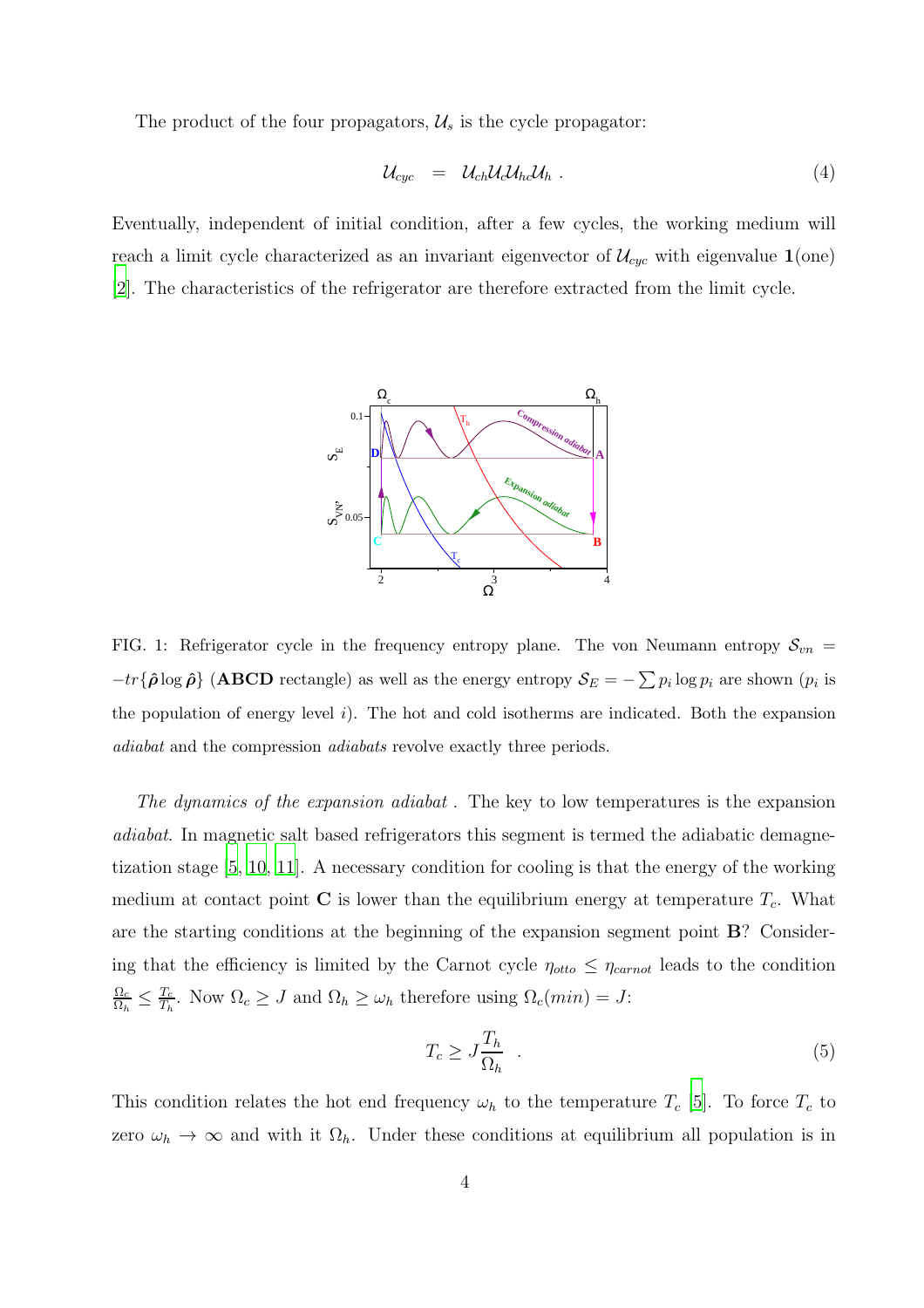the ground state and  $\langle \hat{H} \rangle_h = -\hbar \Omega_h$ . This is the optimal starting point for the expansion adiabat. On the cold side the necessary condition for refrigeration is that the internal energy of the working medium at the end of the expansion is smaller than the equilibrium energy with the cold bath.

<span id="page-4-0"></span>
$$
\langle \hat{\mathbf{H}} \rangle_c \leq \langle \hat{\mathbf{H}} \rangle_{eq}(T_c) = -\hbar \Omega_c \left( 1 - 2e^{-\frac{\hbar \Omega_c}{k_b T_c}} \right) , \qquad (6)
$$

where  $\langle \hat{H} \rangle_{eq}(T_c)$  is approximated by the low temperature limit  $\hbar \Omega_c \gg k_B T_c$ . Such a condition is fulfilled if the populations follows adiabatically the ground state during the expansion adiabat. Then  $\langle \hat{H} \rangle_c = -\hbar \Omega_c$  and Eq. [\(6\)](#page-4-0) is fulfilled. The expansion stage requires to reduce the external field  $\omega$  from a large to a very small value maintaing adiabaticity.

The orthogonal set of time independent operators  $\hat{B}_i$ , is closed to the dynamics, and therefore they can supply a complete vector space to represent the propagators  $\mathcal{U}_{hc}$ . A more thermodynamically oriented alternative is based on a time dependent set. The set includes the energy  $H$  and two other orthogonal operators:

$$
\hat{H} = \omega(t)\hat{B}_1 + J\hat{B}_2 , \quad \hat{L} = -J\hat{B}_1 + \omega(t)\hat{B}_2 , \quad \hat{C} = \Omega(t)\hat{B}_3 . \tag{7}
$$

In general the dynamics on the expansion *adiabat* is generated by  $\mathcal{L} = \mathcal{L}_H + \mathcal{L}_N$  where  $\mathcal{L}_H = \frac{i}{\hbar} [\hat{H}, \cdot]$  and  $\hat{H}(t)$  the time dependent Hamiltonian Eq. [\(2\)](#page-1-1). The external noise generator is  $\mathcal{L}_N$  defined later. For perfect adiabatic following the propagator U factorizes between  $\hat{H}$ , and  $\hat{L}$  and  $\hat{C}$ .

The noiseless dynamics generated only by the Hamiltonian  $\hat{H}(t)$  is the key to adiabaticity:

<span id="page-4-1"></span>
$$
\frac{d}{\Omega dt} \begin{pmatrix} \hat{\mathbf{H}} \\ \hat{\mathbf{L}} \\ \hat{\mathbf{C}} \end{pmatrix} (t) = \begin{pmatrix} \frac{\dot{\Omega}}{\Omega^2} & -\frac{J\dot{\omega}}{\Omega^3} & 0 \\ \frac{J\dot{\omega}}{\Omega^3} & \frac{\dot{\Omega}}{\Omega^2} & -1 \\ 0 & 1 & \frac{\dot{\Omega}}{\Omega^2} \end{pmatrix} \begin{pmatrix} \hat{\mathbf{H}} \\ \hat{\mathbf{L}} \\ \hat{\mathbf{C}} \end{pmatrix} . \tag{8}
$$

The ability of the working medium to follow the energy spectrum is defined by the adiabatic measure  $\mu = \frac{J\dot{\omega}}{\Omega^3}$ . If  $\mu = 0$  the propagator factorizes. Constant  $\mu$  minimizes the nonadiabatic deviations during the expansion. In addition constant  $\mu$  leads to a closed form solution for the propagator  $\mathcal{U}_{hc}$  forcing a particular scheduling of the external field  $\omega(t)$  with time:  $\omega(t) = Jf/\sqrt{1-f^2}$  where f is a linear function of time:  $f = \frac{t}{\tau_{hc}} \left( \frac{\omega_c}{\Omega_c} \right)$  $\frac{\omega_c}{\Omega_c}$  –  $\frac{\omega_h}{\Omega_h}$  $\Omega_h$  $+ \frac{\omega_h}{\Omega_i}$  $\frac{\omega_h}{\Omega_h}$ . The adiabatic parameter  $\mu$  and the time allocated to the *adiabat*  $\tau_{hc}$ , obey the reciprocal relation:  $\mu = \frac{K_{hc}}{\tau_c}$  $\frac{K_{hc}}{\tau_{hc}}$  where  $K_{hc} = \frac{1}{J}$  $\frac{1}{J}\left(\frac{\omega_c}{\Omega_c}\right)$  $\frac{\omega_c}{\Omega_c}$  –  $\frac{\omega_h}{\Omega_h}$  $\Omega_h$ .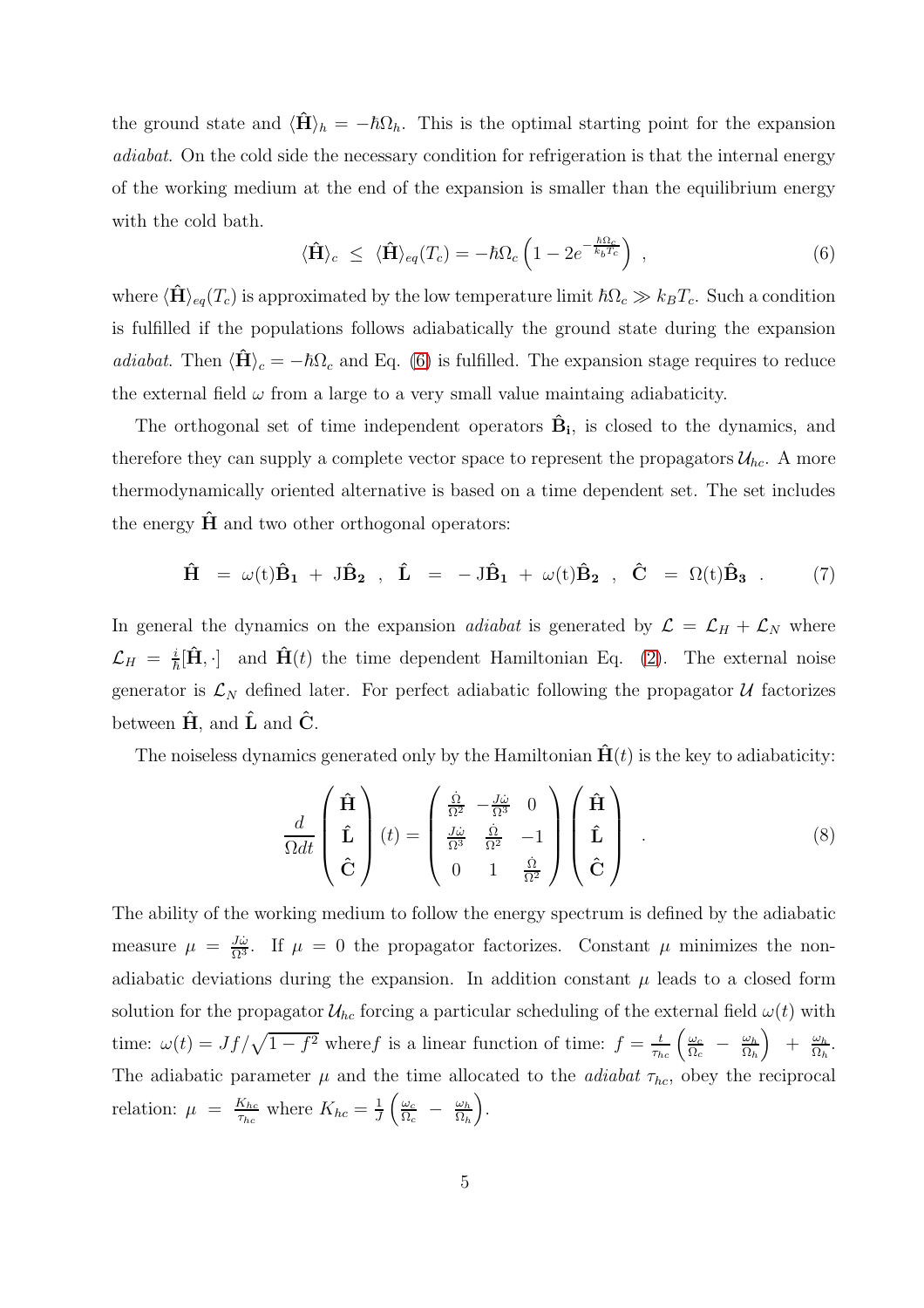Eq. [\(8\)](#page-4-1) is integrated by defining a new time variable:  $d\theta = \Omega dt$  The final values of  $\Theta_{hc}$ becomes:  $\Theta_{hc} = \tau_{hc} \frac{1}{K_h}$  $\frac{1}{K_{hc}}\Phi_{hc}$  where:  $\Phi_{hc} = \left(\arcsin\left(\frac{\omega_c}{\Omega_c}\right) - \arcsin\left(\frac{\omega_h}{\Omega_h}\right)\right)$  and  $0 \ge \Phi \ge -\frac{\pi}{2}$ .

Eq. [\(8\)](#page-4-1) is solved by noticing that the diagonal is a unit matrix multiplied by a time dependent scalar. Therefore we seek a solution of the type  $\mathcal{U}_{hc} = \mathcal{U}_1 \mathcal{U}_2$  where  $[\mathcal{U}_1, \mathcal{U}_2] = 0$ . The integral of the diagonal part of Eq. [\(8](#page-4-1) ) becomes:

$$
\mathcal{U}_1 = e^{(\int_0^{\tau_{hc}} \frac{\dot{\Omega}}{\Omega} dt)} \mathcal{I} = \frac{\Omega_c}{\Omega_h} \mathcal{I} \quad , \tag{9}
$$

which can be interpreted as the scaling of the energy levels with the variation in  $\Omega$ .

To integrate  $U_2$  the non diagonal parts of Eq. [\(8\)](#page-4-1), are diagonalized, leading to the eigenvalues  $0, -i\sqrt{q}, i\sqrt{q}$ , where  $q = \sqrt{1 + \mu^2}$ , and the propagator:

<span id="page-5-0"></span>
$$
\mathcal{U}_2 = \begin{pmatrix} \frac{1+\mu^2c}{q^2} & -\frac{\mu s}{q} & \frac{\mu(1-c)}{q^2} \\ \frac{\mu s}{q} & c & -\frac{s}{q} \\ \frac{\mu(1-c)}{q^2} & \frac{s}{q} & \frac{\mu^2+c}{q^2} \end{pmatrix} , \qquad (10)
$$

where  $s = sin(q\Theta)$  and  $c = cos(q\Theta)$ .

The adiabatic limit is described by  $\mu \to 0$ . Then Eq. [\(10\)](#page-5-0) factorizes. These are the perfect adiabatic following conditions. In general Eq.  $(10)$  describes a periodic motion of  $\hat{H}$  $\hat{\mathbf{L}}$  and  $\hat{\mathbf{C}}$ . Each period is defined by

$$
q\Theta = 2\pi l \quad l = 0, 1, 2... \tag{11}
$$

where l is the winding number. At the end of each period  $\mathcal{U}_2$  restores to the identity matrix. These are the frictionless conditions of adiabatic following. For intermediate times  $\langle \mathbf{H} \rangle$  is always larger than the frictionless value. The amplitude of this periodic dynamics decreases when m becomes smaller, Cf.  $\mathcal{U}_2(1,1)$  in Eq. [\(10\)](#page-5-0).

The frictionless conditions define a quantization condition for the adiabatic parameter  $\mu$ :

<span id="page-5-1"></span>
$$
\mu = \left(\left(\frac{2\pi l}{\Phi_{hc}}\right)^2 - 1\right)^{-\frac{1}{2}}.
$$
\n(12)

Examining Eq. [\(12\)](#page-5-1) we find that there is no solution for  $l = 0$ . The first frictionless solution  $l \geq \sqrt{\frac{\Phi_{hc}}{2\pi}}$  $\frac{p_{hc}}{2\pi}$  leads to a minimum expansion time for frictionless solutions:

<span id="page-5-2"></span>
$$
\tau_{hc}(min) = K_{hc} \sqrt{\left(\frac{2\pi}{\Phi_{hc}}\right)^2 - 1} \quad . \tag{13}
$$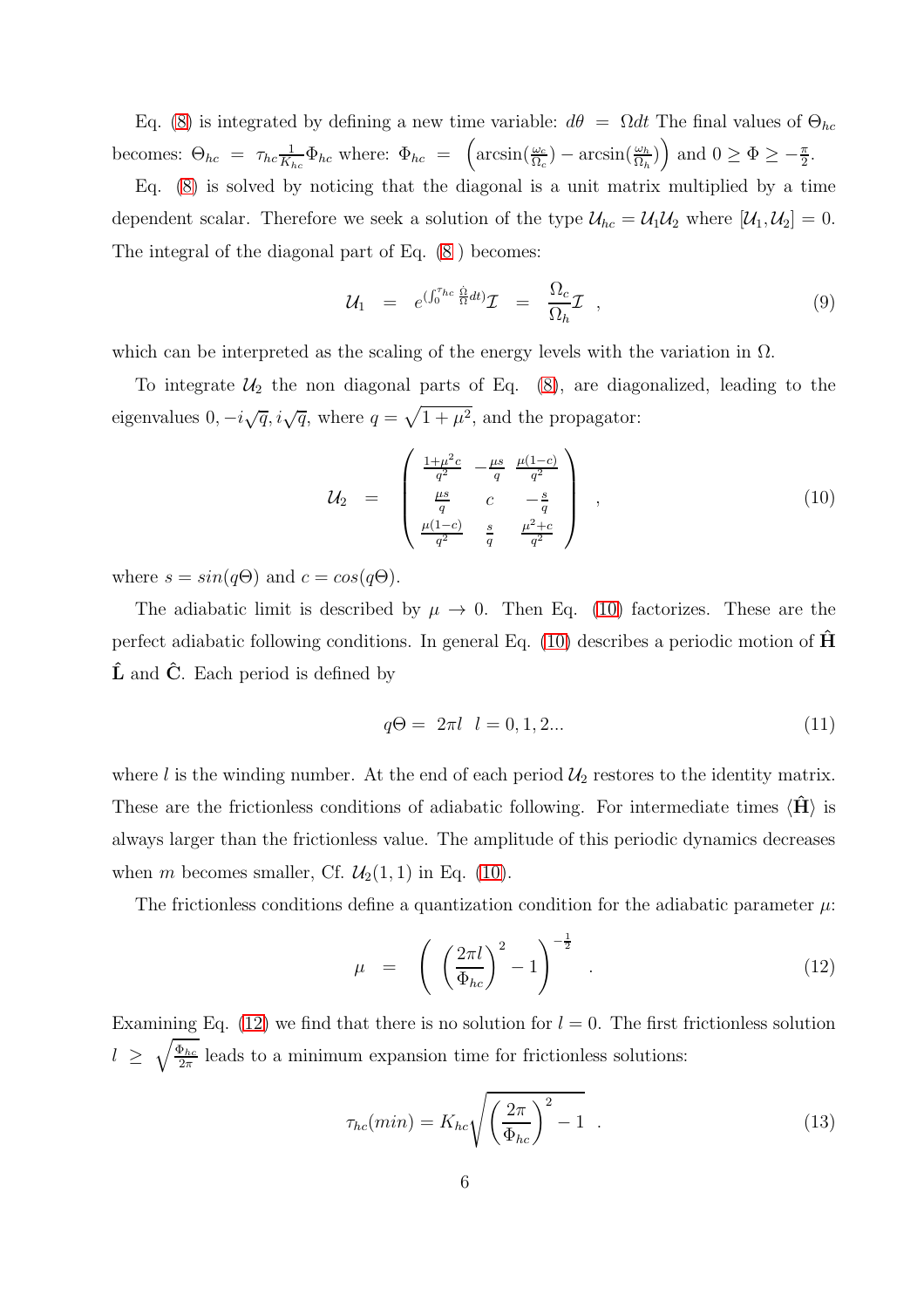The family of all frictionless solutions leads to refrigeration cycles which obey Eq. [\(6\)](#page-4-0) for any  $T_c > 0$ . Such frictionless refrigerators have no minimum temperature above  $T_c = 0$ .

The Effective Minimal Temperature . Any realistic refrigerator is subject to noise on the external controls. Perfect adiabaticity requires precise control of the scheduling of the external field  $\omega(t)$ . Any deviation from perfect adiabatic following, maintaining the ground state on the expansion *adiabat* will lead to a minimum temperature. If  $\langle \hat{H} \rangle_c = -\hbar \Omega_c (1 - \delta)$ where  $\delta$  is the deviation from perfect adiabatic following then, from Eq. [\(6\)](#page-4-0)  $\delta \leq 2e^{-\frac{\hbar\Omega_c}{k_bT_c}}$ , leading to:

$$
T_c \geq \frac{\hbar\Omega_c}{-k_b\log(\delta/2)} \geq \frac{\hbar J}{-k_b\log(\delta/2)} \quad . \tag{14}
$$

We will now show that even an insignificant amount of noise will lead to  $T_c(min) > 0$ .

First we consider a piecewise process controlling the scheduling of  $\omega$  in time. At every time interval,  $\omega$  is updated to its new value. Then random errors are expected in the duration of these time intervals described by the Liouville operator  $\mathcal{L}_N$ . This process is mathematically equivalent to a dephasing process on the expansion adiabat [\[12](#page-10-11)]. This stochastic dynamics can be modeled by a Gaussian semigroup with the generator [\[8](#page-10-7), [13\]](#page-10-12):

<span id="page-6-2"></span>
$$
\mathcal{L}_{N_p}(\hat{\mathbf{A}}) = -\frac{\gamma_p}{\hbar^2} [\hat{\mathbf{H}}, [\hat{\mathbf{H}}, \hat{\mathbf{A}}]] \quad , \tag{15}
$$

which is termed phase noise. The modified equations of motion on the *adiabats* become:

$$
\frac{d}{\Omega dt} \begin{pmatrix} \hat{\mathbf{H}} \\ \hat{\mathbf{L}} \\ \hat{\mathbf{C}} \end{pmatrix} (t) = \begin{pmatrix} \frac{\dot{\Omega}}{\Omega^2} & -\frac{J\dot{\omega}}{\Omega^3} & 0 \\ \frac{J\dot{\omega}}{\Omega^3} & \frac{\dot{\Omega}}{\Omega^2} - \gamma_p \Omega & -1 \\ 0 & 1 & \frac{\dot{\Omega}}{\Omega^2} - \gamma_p \Omega \end{pmatrix} \begin{pmatrix} \hat{\mathbf{H}} \\ \hat{\mathbf{L}} \\ \hat{\mathbf{C}} \end{pmatrix} .
$$
 (16)

We seek a product form solution:  $U_{hc} = U_1 U_2 U_3$  where  $U_3$  the noise propagator, given by:  $\frac{d}{\Omega dt}$ U<sub>3</sub>(t) =  $\mathcal{W}(t)$ U<sub>3</sub>(t), where:

<span id="page-6-0"></span>
$$
\mathcal{W}(t) = \mathcal{U}_2(-t) \begin{pmatrix} 0 & 0 & 0 \\ 0 & -\gamma_p \Omega & 0 \\ 0 & 0 & -\gamma_p \Omega \end{pmatrix} \mathcal{U}_2(t) \tag{17}
$$

We seek an approximate solution for  $\mathcal{U}_3$  in the limit when  $\mu \to 0$ , then  $\mathcal{U}_2 = \mathcal{I}$  since this is the frictionless limit. Expanding Eq.  $(17)$  to first order in  $\mu$  leads to:

<span id="page-6-1"></span>
$$
\mathcal{W}(t) \approx -\gamma_p \Omega(t) \begin{pmatrix} 0 & \mu s & -\mu(1-c) \\ \mu s & 1 & 0 \\ -\mu(1-c) & 0 & 1 \end{pmatrix} . \tag{18}
$$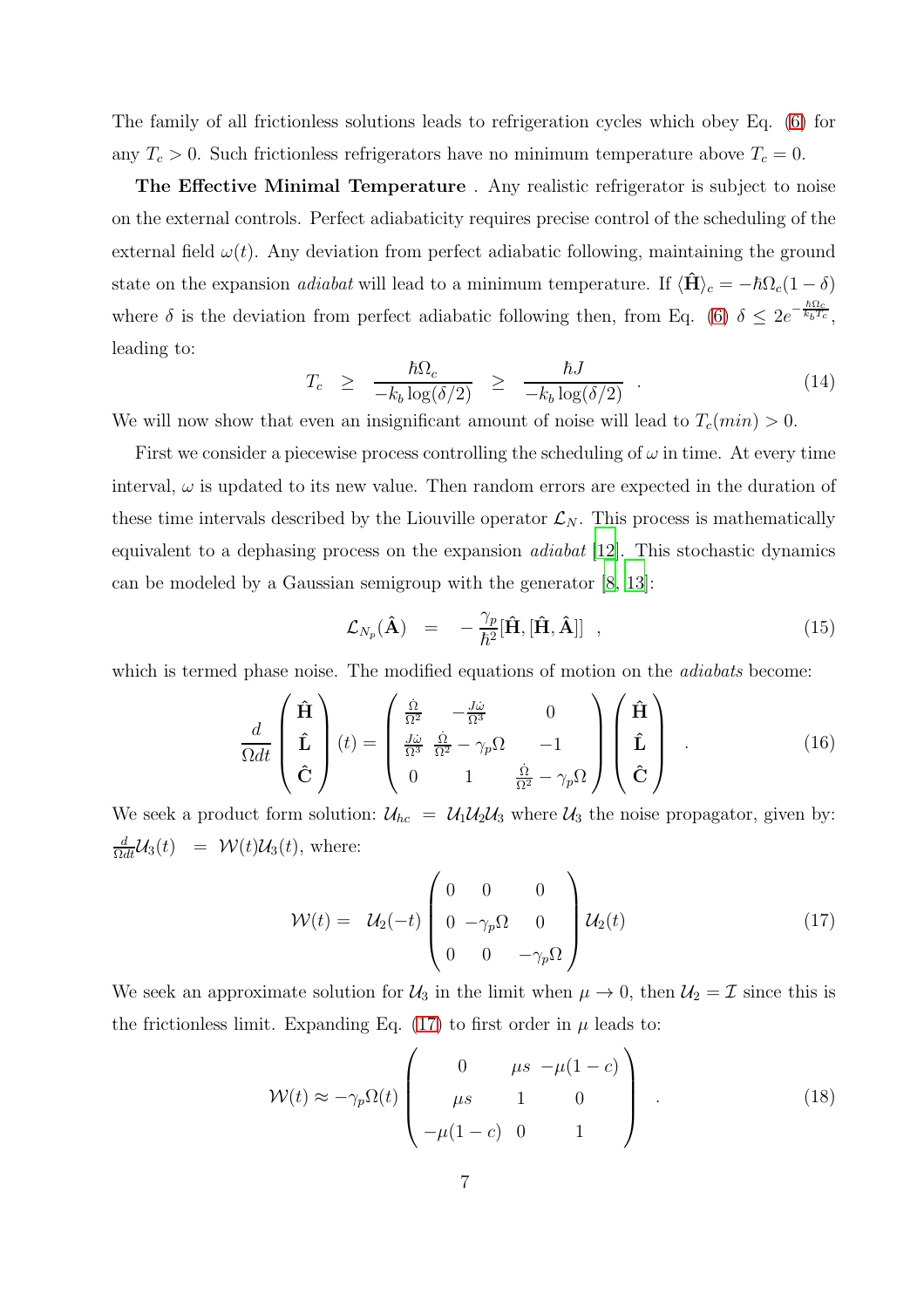$U_3(\tau_{hc})$  is solved in two steps. First evaluating the propagator for one period of  $\Theta$ : for which  $\Omega(t)$  is almost constant, and then the global propagator becomes the product of the one period propagators for l periods:  $U_3(\tau_{hc}) \approx U_3(\Theta = 2\pi)^l$ . The Magnus expansion to second order is employed to obtain the one period propagator  $\mathcal{U}_3(2\pi)$ :

$$
\mathcal{U}_3(\Theta = 2\pi) \approx e^{\mathcal{M}_1 + \mathcal{M}_2 + \dots} \tag{19}
$$

where:  $\mathcal{M}_1 = \int_0^{2\pi} d\Theta W(\Theta)$  and  $\mathcal{M}_2 = \frac{1}{2}$  $\frac{1}{2} \int_0^{2\pi} \int_0^{\Theta} d\Theta d\Theta'[\mathcal{W}(\Theta), \mathcal{W}(\Theta')] + ...).$  The first order Magnus term leads to:

$$
\mathcal{U}_3(\Theta = 2\pi)_{M_1} \approx \begin{pmatrix} 1 & 0 & \mu(1 - e^{-2\pi\gamma_p \Omega}) \\ 0 & e^{-2\pi\gamma_p \Omega} & 0 \\ \mu(1 - e^{-2\pi\gamma_p \Omega}) & 0 & e^{-2\pi\gamma_p \Omega} \end{pmatrix}
$$
(20)

which to first order in  $\mu$ ,  $\delta$  the deviation from perfect adiabatic following is zero. The second order Magnus approximation leads to:

<span id="page-7-0"></span>
$$
U_3(\Theta = 2\pi)_{M_2} \approx \begin{pmatrix} C & -S & 0 \\ S & C & 0 \\ 0 & 0 & 1 \end{pmatrix} , \qquad (21)
$$

where  $S = \sin \alpha$  and  $C = \cos \alpha$ .  $\alpha = \pi \gamma_p \Omega \mu \sqrt{9\mu^2 + 4}$  and as  $\mu \to 0$ ,  $\alpha = 2\pi \gamma_p \Omega \mu$ . The second order propagator  $\mathcal{U}_3(\tau_{hc})$ , for l revolutions is also a rotation matrix identical to Eq. [\(21\)](#page-7-0), with a new angle  $\alpha_l = 2\pi \gamma_p \mu \int_0^{2\pi l} \Omega(\Theta) d\Theta = \pi \gamma_p J \ln \left[ \frac{(\Omega_h + \omega_h)(\Omega_c - \omega_c)}{(\Omega_h - \omega_h)(\Omega_c + \omega_c)} \right]$  $(\Omega_h-\omega_h)(\Omega_c+\omega_c)$ . The deviation of  $U_3$  from the identity operator defines  $\delta$ . Asymptotically for  $\mu \to 0$ ,  $\delta_{min} = 1 - \cos(\alpha_l) \approx$  $\pi^2 \gamma_p^2 J^2 \ln[\omega_h / J]$ . Any time variation in  $\mu$  will lead to  $\delta > \delta_{min}$ .

Another source of external noise is due to amplitude errors in the control of the frequency  $\omega(t)$ . These errors are modeled by a Gaussian random process described by the Lindblad term:  $\mathcal{L}_N(\hat{A}) = -\gamma_a \omega^2 [\hat{B}_1, [\hat{B}_1, \hat{A}]]$  where  $\gamma_a$  characterizes the amplitude noise. The equation of motion for the noise propagator  $\mathcal{U}_3$  becomes:  $\frac{d}{d\Theta}\mathcal{U}_3(\Theta) = \mathcal{W}(\Theta) \mathcal{U}_3(\Theta)$  where:

<span id="page-7-1"></span>
$$
\mathcal{W}(\Theta) = -\gamma_a \frac{\omega^2}{\Omega} \mathcal{U}_2(-\Theta) \begin{pmatrix} \frac{J^2}{\Omega^2} & \frac{J\omega}{\Omega^2} & 0\\ \frac{J\omega}{\Omega^2} & \frac{\omega^2}{\Omega^2} & 0\\ 0 & 0 & 1 \end{pmatrix} \mathcal{U}_2(\Theta). \tag{22}
$$

We seek an approximate for small  $\mu$ . Using a similar procedure of calculating the propagator for one period  $U_3(\Theta = 2\pi)$ . The  $U_3(1,1)$  element decouples from the remaining part of the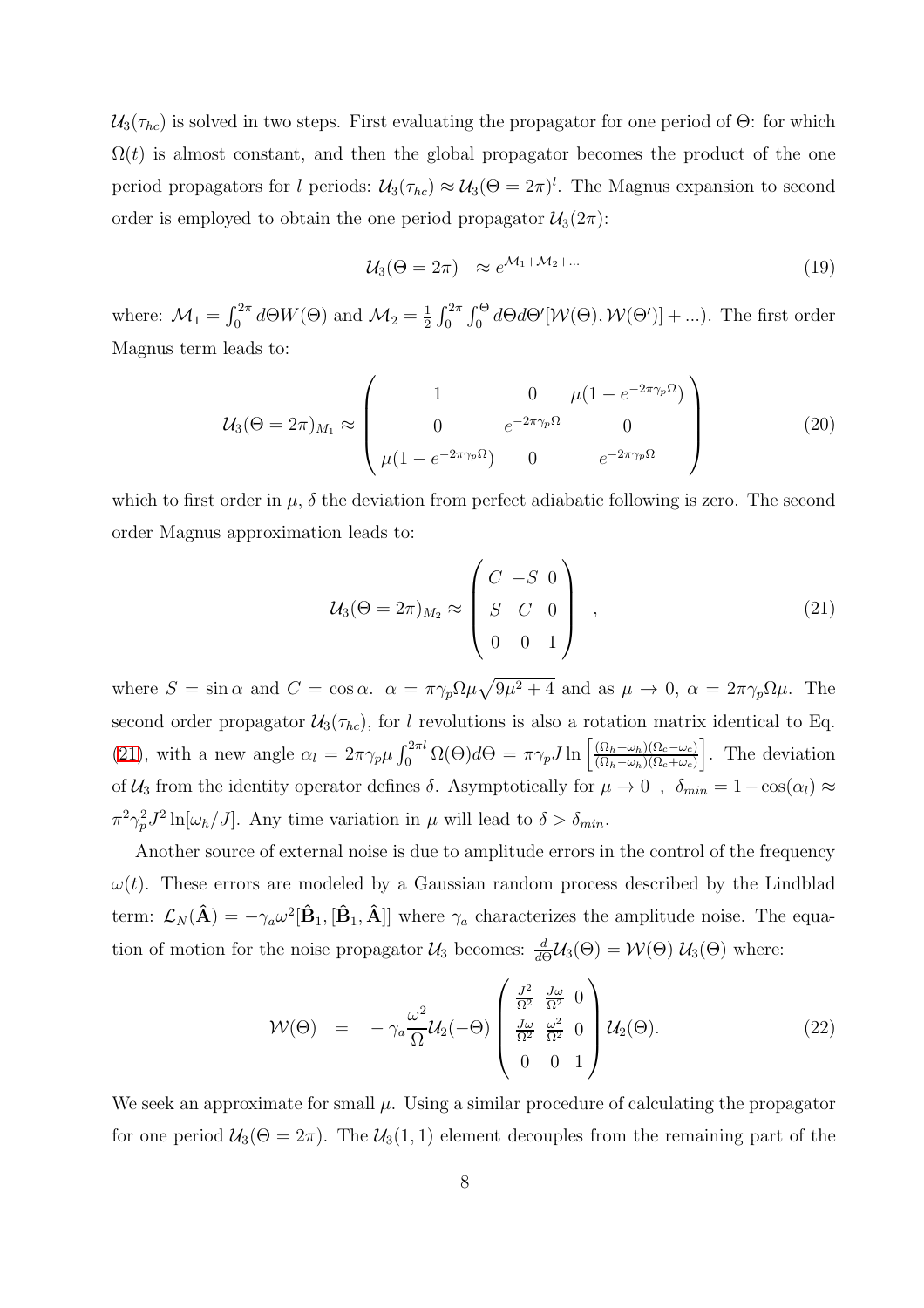propagator. As a result  $1 - \delta = \mathcal{U}_3(1, 1) \approx e^{-\gamma_a \omega_h^2 \tau_{hc} \frac{J^2}{\Omega_c^2}}$  $\overline{\Omega_c^2}$ . The smallest  $\delta$  is achieved for a one period cycle, Eq. [\(13\)](#page-5-2) then  $\delta_{min} \approx 4\gamma_a J \frac{\omega_h^2}{\Omega_h^2}$ .

Figure [2](#page-8-0) shows  $\delta$  as a function of propagation time for different values of  $\mu$  calculated numerically for phase (integrating Eq. [\(18\)](#page-6-1) ) and amplitude noise (integrating Eq. [\(22\)](#page-7-1) ).



<span id="page-8-0"></span>FIG. 2: The deviation  $\delta$  from perfect adiabatic following as a function of the expansion time for different revolutions  $l$  for a) phase noise and b) amplitude noise. The end points of each expansion are marked by a filled circle corrosponding to the value of  $\delta$  at the end of the expansion *adiabat*. For the phase noise the final  $\delta$  decreses with  $\tau_{hc}$  while for amplitude noise  $\delta$  increases with  $\tau_{hc}$ .

Figure [3](#page-9-0) shows the minimum temperature calculated numerically as a function of expansion time  $\tau_{hc}$ , for the phase and amplitude noise. The exact numerical calculation are consistent with the approximation when  $\mu \to 0$ . The phase noise has a monotonic decrease of  $T_c(min)$  reaching saturation as  $\tau_{hc} \to \infty$  where  $T_c(min) = \frac{\hbar J}{-2k_B \log(\gamma_p J \Phi_{hc}/\sqrt{2})}$ .  $T_c(min)$ of the amplitude noise is monotonically increasing function of time which means that short expansion times lead to the minimum temperature. If both amplitude and phase noise operate simultaneously the minimum temperature will be obtained at the crossing point. This optimum will move with the ratio  $\gamma_p/\gamma_a$ .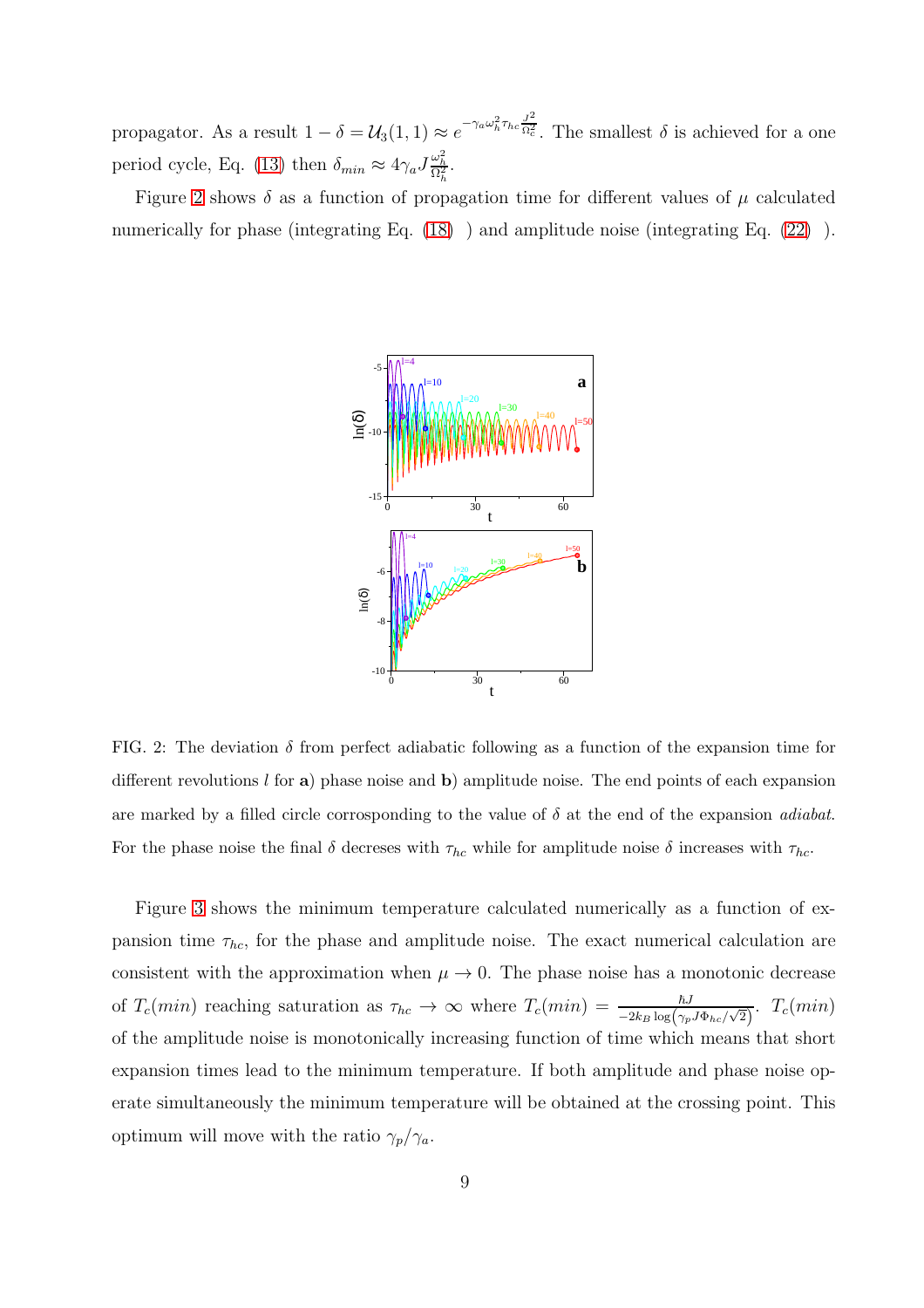

<span id="page-9-0"></span>FIG. 3: The minimum temperature as a function of the expansion *adiabat* time allocation  $\tau_{hc}$ (bottom scale) and l the winding number (upper scale), for the two noise models.  $\Omega_h = 3.8$ ,  $\Omega_c = 2.01, J = 2 \gamma_p = -0.001 \text{ and } \gamma_a = -0.0001.$ 

Conclusions: The necessary condition for the working medium to cool down to absolute zero is that  $\langle \hat{H} \rangle_c = -\hbar \Omega_c$ . In order to start in the ground state at the hot end the working medium has to equilibrate with a very high frequency  $\Omega_h$ . Perfect adiabatic following will maintain the system in its ground state which defines the frictionless solution. We found a family of additional frictionless solution obeying a quantization rule for  $\mu$  the adiabatic parameter.

The main result of this study is that any noise in the controls of  $\omega(t)$ , will eliminate the frictionless solutions leading to a minimum temperature  $T_c(min)$ . This finding is consistent with experiments on demagnetization cooling of a gas [\[14\]](#page-10-13) which obtained a minimum temperature an order of magnitude larger than the theoretical prediction [\[15\]](#page-10-14) attributing the discrepancy to noise in the controls. The logarithmic dependence on the noise parameters means that  $T_c(min)$  is of the oder of J. The surprise is the negative effect of phase noise. Its generator Eq. [\(15\)](#page-6-2) can be interpreted as the result of weak measurement of  $\dot{H}$ , forcing collapse to a state diagonal in energy. It would seem that this should improve adiabaticity and reduce friction. For an engine model we found such an effect of enhanced performance [\[12\]](#page-10-11). Nevertheless even when  $\mu$  is small and constant, which is the condition for minimal phase noise, the non-commutativity of  $\hat{H}$  leads to a finite  $\delta_{min}$  which saturates as  $\tau_{hc} \to \infty$ , and therefore  $T_c(min) > 0$ .